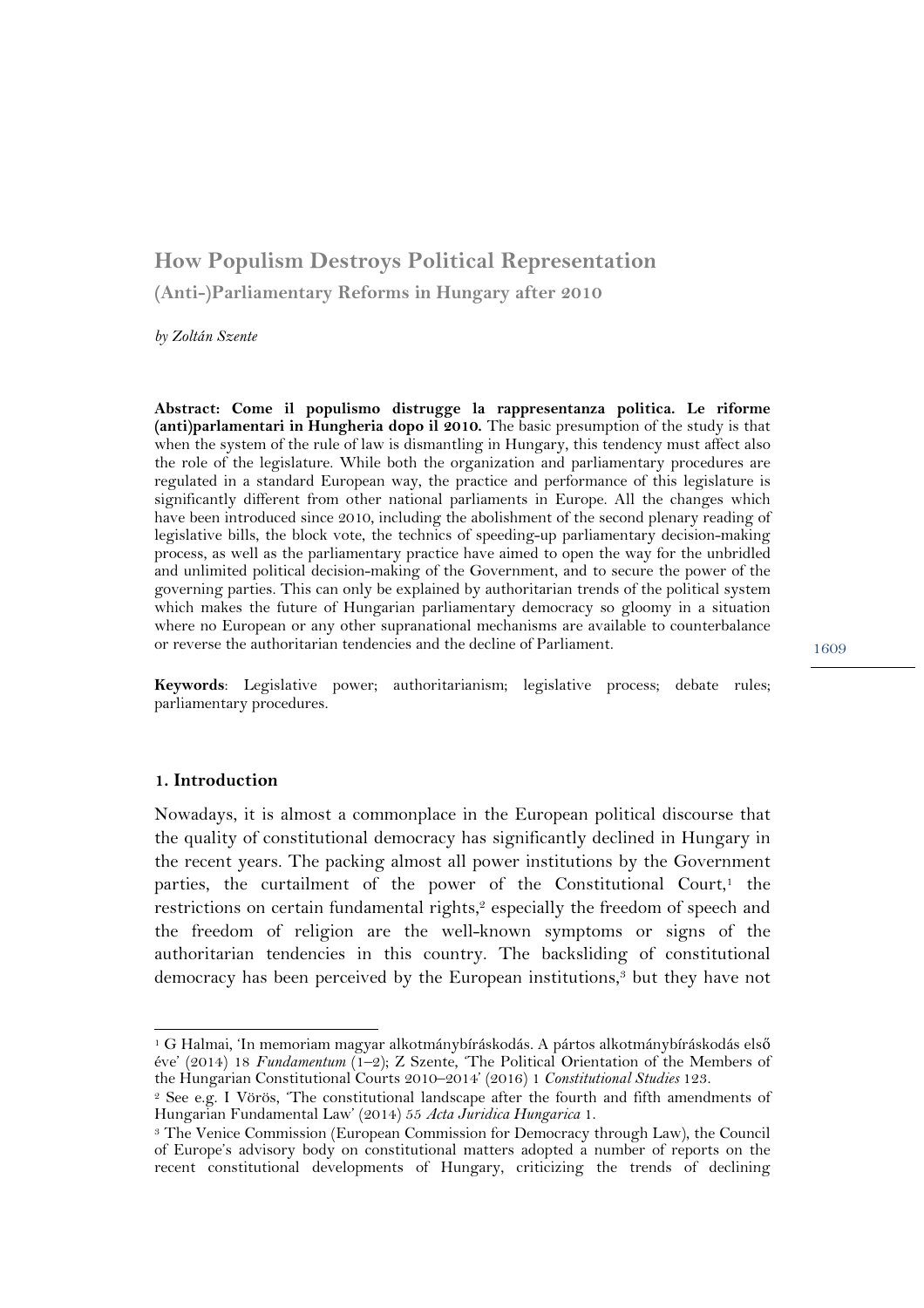been able to stop this process.<sup>4</sup> In September 2018, the European Parliament launched a monitoring procedure under Article 7(1) Treaty on European Union to investigate the situation of the rule of law in Hungary.5

However, one cannot hear much about the institution of Parliament, though we could think that if the level of constitutional democracy is really sinking, this tendency must affect also the role of the legislature.

To fill this gap, in this study I will analyse the major institutional changes and the tendencies that have taken place in the last couple of years seeking answer the question whether or not the negative political and constitutional trends affect the legal status and the real position of the National Assembly of Hungary.

## **2. Political background**

1610

The Hungarian constitutional changes which have been enacted since 2010, when the general elections saw an overwhelming victory for the former opposition parties, and a new conservative government coalition, based on a twothirds (i.e. constitution-making) parliamentary majority, started to change the constitutional landscape of the country.6

l constitutional democracy. See www.venice.coe.int/webforms/mdocuments/? country=17&year=all.

Since 2012, the European Parliament has adopted two general reports on the backsliding of the system of the rule of law in Hungary, see European Parliament resolution of 3 July 2013 on the situation of fundamental rights: standards and practices in Hungary (pursuant to the European Parliament resolution of 16 February 2012), and P8\_TA(2018)0340 The situation in Hungary European Parliament resolution of 12 September 2018 on a proposal calling on the Council to determine, pursuant to Article 7(1) of the Treaty on European Union, the existence of a clear risk of a serious breach by Hungary of the values on which the Union is founded.

<sup>4</sup> Z Szente, 'Challenging the Basic Values - Problems in the Rule of Law in Hungary and the Failure of the EU to Tackle Them', in A Jakab and D Kochenov (eds), *The Enforcement of EU*  Law and Values: Ensuring Member States' Compliance (OUP, 2017) 456-475.

<sup>5</sup> P8\_TA(2018)0340 The situation in Hungary European Parliament resolution of 12 September 2018 on a proposal calling on the Council to determine, pursuant to Article 7(1) of the Treaty on European Union, the existence of a clear risk of a serious breach by Hungary of the values on which the Union is founded.

<sup>6</sup> For a more detailed and critical description of this process see K Kovács and GA Tóth, 'Hungary's Constitutional Transformation' (2011) 7 *European Constitutional Law Review* 183; M Bánkuti et al., 'Disabling the Constitution' (2012) 23 *Journal of Democracy* 138; I Pogány, 'The Crisis of Democracy in East Central Europe: The "New Constitutionalism" in Hungary' (2013) 19 *European Public Law* 341; JW Müller, 'The Hungarian Tragedy' (2011) 58 *Dissent* 5; M Bánkuti et al., 'From Separation of Powers to a Government without Checks: Hungary's Old and New Constitutions', in GA Tóth (ed), *Constitution for a Disunited Nation. On Hungary's 2011 Fundamental Law* (Central European University Press 2012), 237–68.; KL Scheppele, 'Understanding Hungary's Constitutional Revolution' in A von Bogdandy and P Sonnevend (eds), *Constitutional Crisis in the European Constitutional Area. Theory, Law and Politics in Hungary and Romania* (Hart Publishing 2015); For an apologetic presentation of the new Fundamental Law, see L Csink et al. (eds), *The Basic Law of Hungary. A First Commentary* (Clarus Press, National Institute of Public Administration 2012) and L Trócsányi, *The Dilemmas of Drafting the Hungarian Fundamental Law – Constitutional identity and European integration* (Schenk Verlag 2016).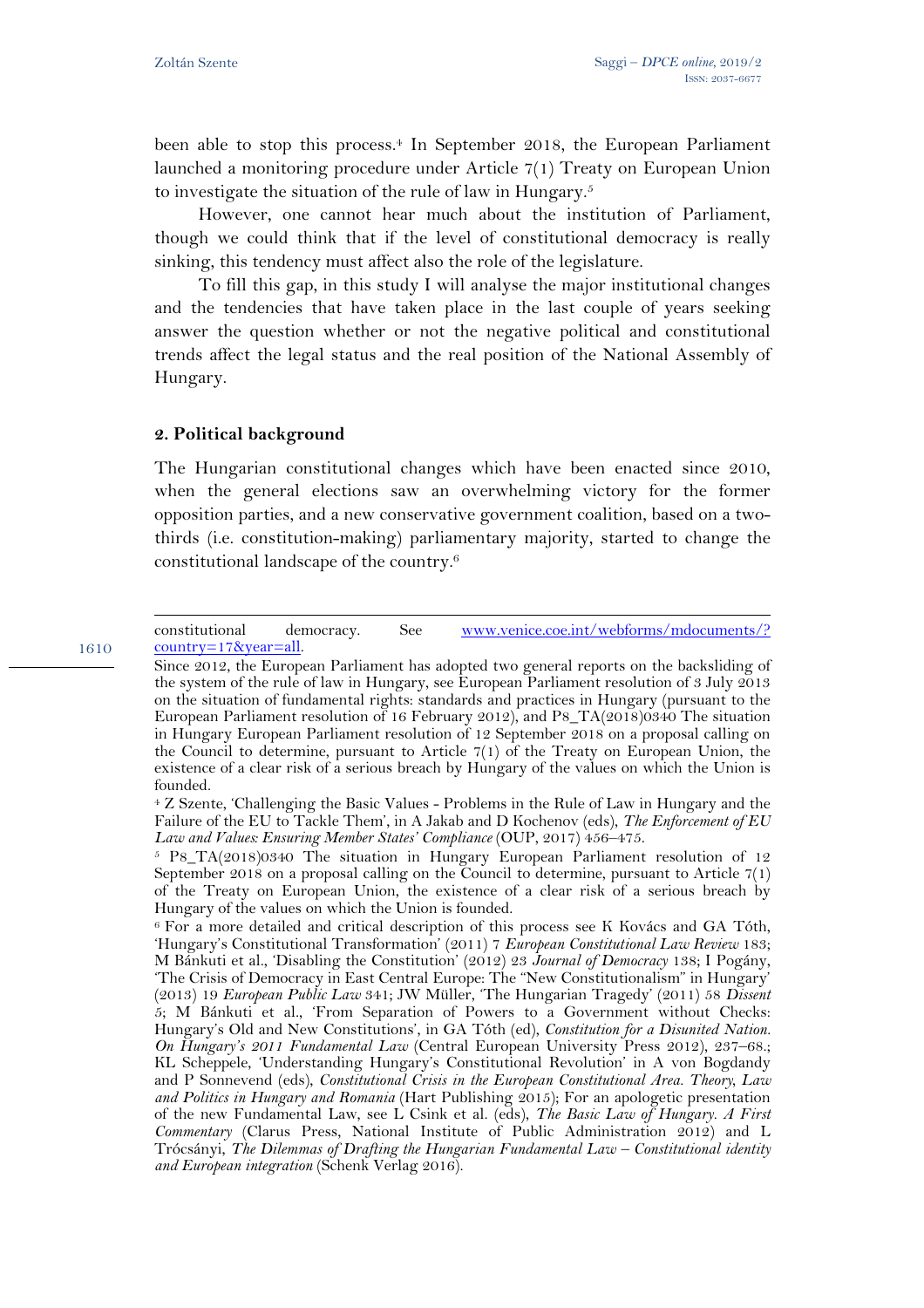l

The curious paradox of the new constitutional regulation of the exercise of public power is that while the state organization system changed only moderately, the changes introduced as a result of the introduction of the Fundamental Law have had significant political impact in practice. Interestingly however, an institutional change introduced by the new Fundamental Law has affected the responsibilities of the National Assembly, as in fact, the only new institution in the system of the public power is the Budget Council, 'an organ supporting Parliament's legislative activities and examining feasibility of the State Budget'. But it is not a pure advisory body, since its prior consent is required for the adoption of the state budget by the Parliament. Although the Council may refuse to give consent only in specified cases (e.g. if the budget bill would allow state debt to exceed half of the GDP), its decision may not be reviewed or annulled, so it will have a real veto right, which is an exceptional restriction of the Parliament's budgetary power. This absolute veto power of the Budget Council might be the sword of Damocles over any future government until when the current parliamentary majority will be able to control the composition of the Council, because the President of the Republic, an unconditional supporter of the government parties has been given a new power by the Fundamental Law to dissolve the Parliament if it fails to adopt (and to get the approval of the Budget Council) the state budget for the running year by 31 March.

Despite the moderate institutional changes, since 2010 massive parliamentary reforms have been achieved.7 They have affected both the place of the *Országgyűlés* (National Assembly) in the system of separation of powers, and its organisation and working method.

For understanding all these changes and the trends that have existed since their introduction, it is important to know that the whole parliamentary reform since 2010 has been accomplished one-sidedly by the government parties which enjoyed a constitution-making, two-thirds majority in Parliament between 2010 and 2015, and the same coalition government gained such a majority again in 2018. Although this embodies an extraordinary electoral mandate and provides a strong political legitimacy for the Government's policy, it is to be noted that in 2010, 46.64 percent, in 2014 44.87, and in 2018 49.27% of votes with which the government parties won the last general election, was transformed into 68.13%, 66.83% and 66.8% of parliamentary seats respectively. These were always resulted by an extremely disproportional electoral system, and unfair parliamentary elections.8

<sup>7</sup> For a detailed description of the pre-2010 period of parliamentary law, see Z Szente, 'Verfassung und Verfassungsmäßigkeit im ungarischen Parlamentsrecht' (2009) 50 *Jahrbuch für Ostrecht* 95.; and M Dezső et al., *Hungary* (Wolters Kluwer 2010), 118–124.

<sup>&</sup>lt;sup>8</sup> See the reports of the Organization for Security and Co-operation in Europe on the general elections in 2014 and 2018. *Hungary – Parliamentary Elections 6 April 2014 OSCE/ODIHR Limited Election Observation Mission Final Report, Warszaw, 11 July 2014. and Hungary – Parliamentary Elections 8 April 2018 ODIHR Limited Election Observation Mission Final Report*. OSCE‒ODIHR, Warszaw, 27 June 2018.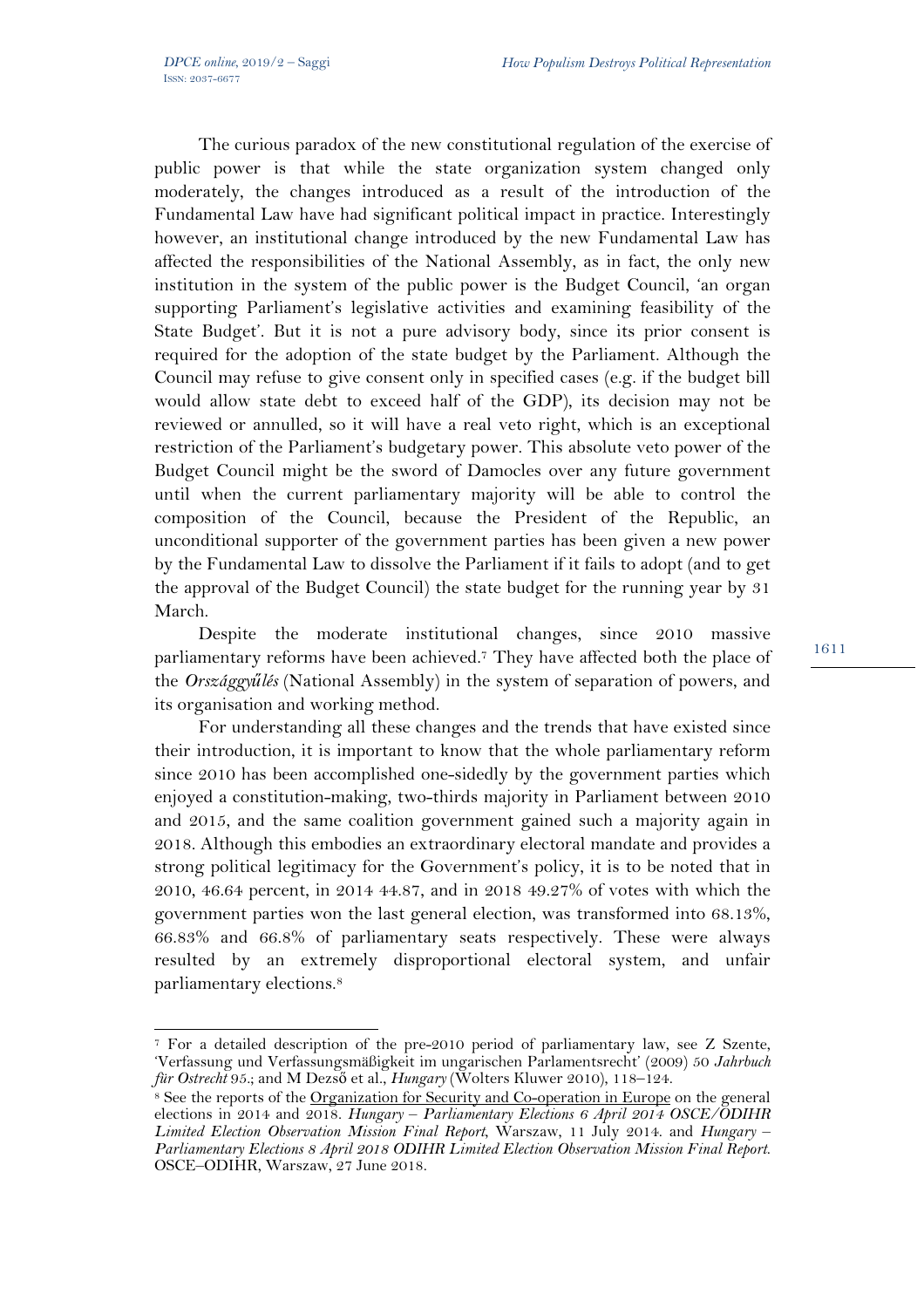As a result of this electoral empowerment, the Government coalition vehemently started to transform the parliamentary law. Just before we review the most controversial measures of these changes, it can be useful to describe the very basic features of the legislative power in Hungary.

#### **3. Main characteristics of the Hungarian legislative power**

In Hungary, the legislative power is exercised by the unicameral National Assembly. It has 199 members. At first glance, both its structure and political character are very typical compared to other European legislatures; its major functions are the law-making and the control of the executive power. The National Assembly has the power as usual in other EU Member States; it adopts the laws, approves the state budget, elects high-ranking public officials, decides on war and peace, and special legal order, confirms international treaties, may grant public pardon, and have the power to vote on non-confidence motions against the Government, and so on. It has a special (but not unprecedented) power of the constitution-making without approval of any other state body.

The Parliament holds sessions in a beautiful neo-gothic palace in the bank of the Danube. Its members are elected to a four-year term voting directly by secret ballot based on universal and equal suffrage. The Hungarian parliamentary election system is an extremely disproportional mixed one in which 106 MPs are elected in individual electoral districts, while 93 deputies win their mandates from party lists.

Its work is assisted standing committees (17 in 2019), and it may set up committees of inquiry for investigating any affair falling within the scope of responsibility of Government. It is a multiparty Parliament; at the moment, there are seven party factions, two for the Government parties (FIDESZ and its satellite party, the Christian Democrats), and five for the opposition parties. The Government has a political responsibility to the Parliament, which may overthrow it by a so-called constructive non-confidence vote.

Although the National Assembly normally makes its decisions by a simple majority, the Hungarian Fundamental Law specifies a number of legislative subject areas to be defined only by a two-thirds majority vote in Parliament. Referring back to the historical Hungarian public law traditions, these parliamentary acts are called 'cardinal laws'. While the institution of special laws has been known and used under various names since the system change in 1989– 1990, a real innovation of the new Constitution is the requirement of a qualified majority for policy areas such as the pension and tax system or family law, which usually falls within the ordinary power of Parliament. According to these rules, after the adoption of the new constitution, the Parliament enacted a number of cardinal laws transforming not only the whole constitutional system, but also introducing fundamental changes to economic and social policy.

In fact, the Parliament performs well, if one takes a look at its legislative work. In the recent years, it adopted more than 200 laws every year (except the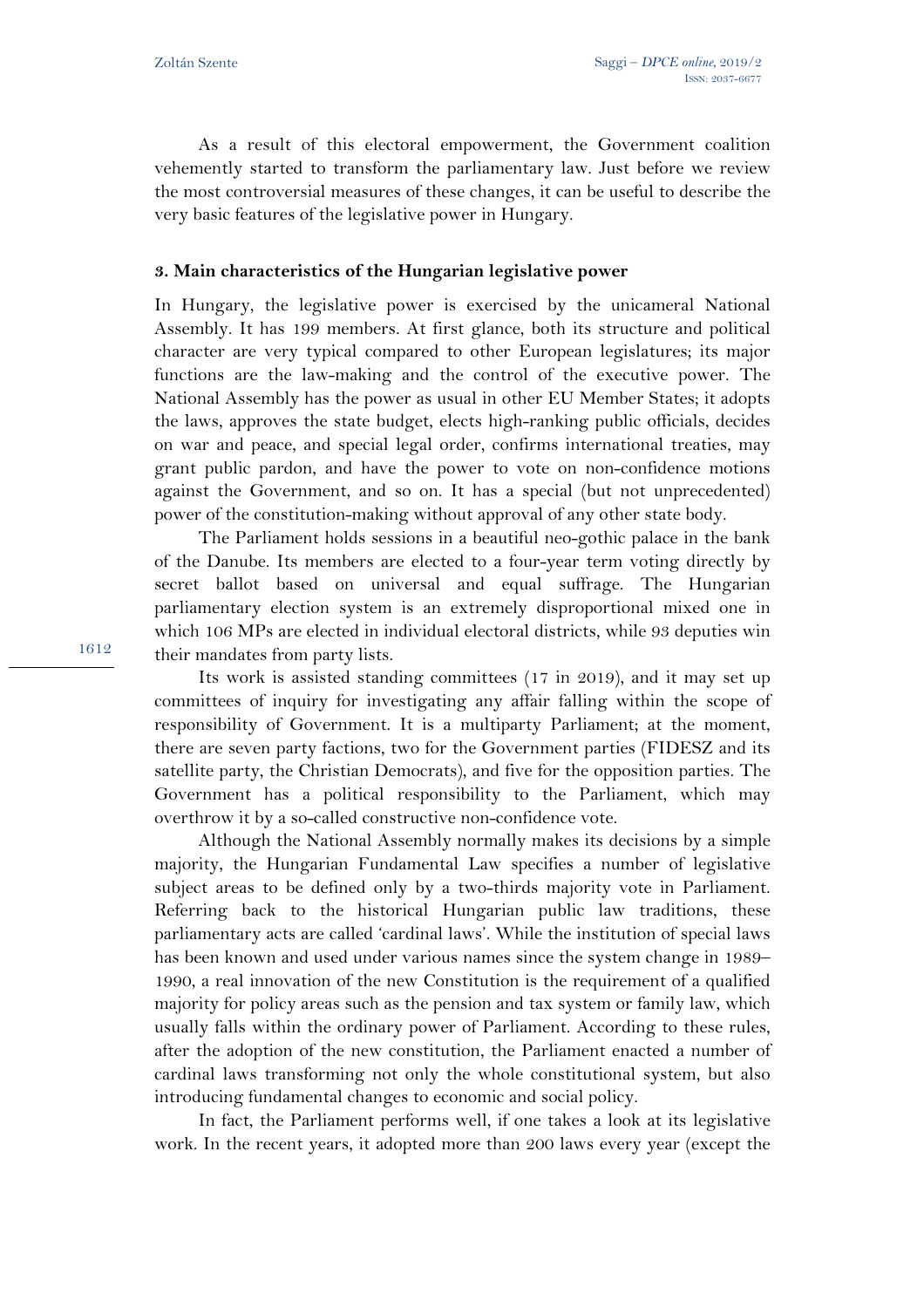election years in 2014 and 2018), 139 in 2018, 208 in 2017, 190 in 2016, 230 in 2015, 252 in 2013, and 223 in 2013.

The chamber is the scene of heated debates on the bills, interpellations and questions or, simply on day-by-day political issues. The standing orders are dispersed in a law on Parliament<sup>9</sup> and in a parliamentary decree<sup>10</sup> on the rules of procedure. These rules are in most part as usual in any European constitutional democracy.<sup>11</sup>

However, the practice and performance of this legislature is significantly different from other national parliaments in Europe. The examples presented below do not provide a general overview for all changes in parliamentary law of the recent years, but give only a selected collection of measures and reforms degrading the quality and importance of Hungarian National Assembly.

Immediately after the formation of the new Parliament in 2010, exploiting their two-thirds majority, the Government parties launched a 'revolutionary' law-making with most bills being introduced as individual member's bills without a transparent preparatory stage and public debate. The Parliament's amended standing orders enabled the governing parties to get their bills through the National Assembly in a few days, ignoring the views and proposals of the opposition. The so-called 'extraordinary urgent procedure', introduced in 2011, allowed the enactment of a new law the day following its introduction in Parliament; any bill could be amended fundamentally right up to the final vote: that is, after the closure of the plenary debate. Although these parliamentary contrivances were abolished in 2014, some new procedures were established instead, such as dispensing with the second reading of bills, depriving Parliament of the opportunity to debate on their detail or providing new ways of the accelerated legislative procedure. All these changes were criticized both home and abroad as opaque, unaccountable, and undemocratic, because it undermines the rights of the opposition parties to participate effectively in the law-making process, and thereby reduces the legitimacy of the enacted laws, and ultimately negatively affecting the system of checks and balances.12

## **4. Abolishment of the second plenary reading of legislative bills**

One of the most unique changes was the abolishment of the second plenary reading of legislative bills. This stage of parliamentary procedure traditionally served for the discussion of details of the bills, from article to article, if necessary, and the debate on the amendment proposals. Presumably, the Hungarian

 $\overline{a}$ <sup>9</sup> Law XXXVI of 2012 on the National Assembly.

<sup>&</sup>lt;sup>10</sup> Resolution 10/2014 of National Assembly on certain rules of Standing Orders.

<sup>11</sup> P Smuk, 'On Legislative Power' in P Smuk (ed), *The Transformation of the Hungarian Legal System 2010–2013* (Complex 2013) 113–115.

<sup>12</sup> See e.g. European Commission 'Statement of the European Commission on the Situation in Hungary on 11 January 2012' (2012) MEMO/12/9, europa.eu/rapid/pressrelease MEMO-12-9 en.htm, accessed 12 October 2016; and EP, resolution of 3 July 2013 on the situation of fundamental rights: standards and practices in Hungary P7\_TA(2013)0315, AB–AF.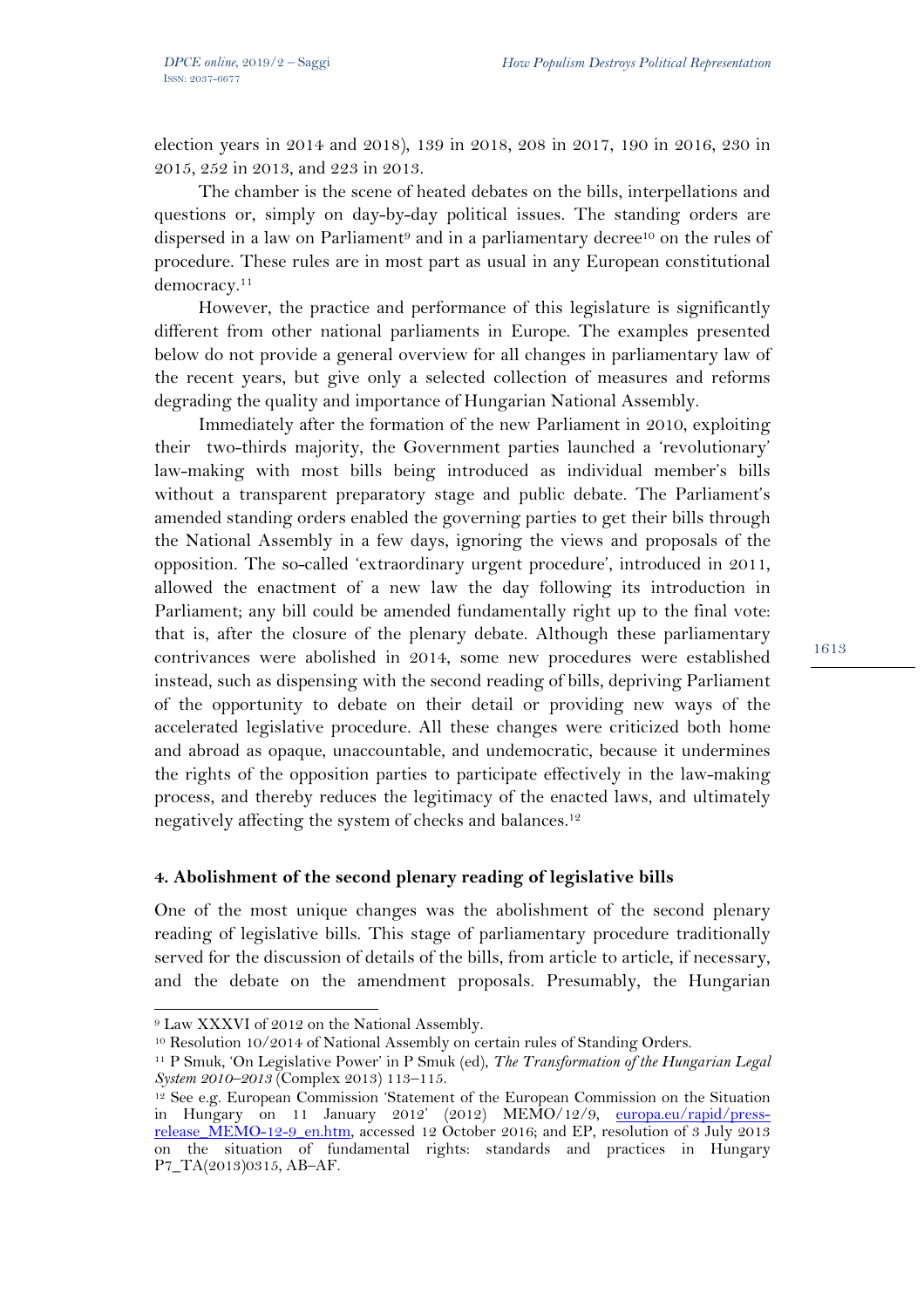Parliament is the only legislature in Europe that has been blocked or prohibited to process a debate on the details of bills.13 In each case, a designated standing committee discusses the bills, and the powerful Committee on Legislation compiles a summary of the proposed amendments and then submits a report to the plenary session for approval. So this Committee has decision-making powers, as it has the authority to decide which of the proposed amendments will come before the National Assembly for a vote. At this point of the procedure, the whole body of Parliament has only limited opportunity to debate this general report of the Committee. The plenary sitting of the National Assembly then decides on the summary of proposed amendments.

Notably, when this innovation was discussed in Parliament in 2014, the Government parties argued for this change in a curious way claiming that according to earlier experience, the plenary debates had been useless and lowlevel of quality. In addition, these debates had become the scenes of political struggles between the pro-Government and the opposition MPs, rather than fruitful professional discussions. However, this kind of argumentation suffers from several different problems. First, all parliamentary debates could be set aside on the same basis, since they are notoriously overpoliticized in Hungary. This is especially true for the first reading of the bills which is a general discussion about the necessity and the basic principles of the proposed legislation (and which was not abolished). Second, the Parliament is basically a political decision-making body that engages in political debates, as it is one of the primary functions of every Parliament.

In fact, after the exile of the second reading to the committees, the publicity has been gravely restrained (as the committee debates are not open to public), but the plenary session, as the decision-making body of the National Assembly, may not discuss any details of the bills. This produces also a constitutional problem too; since the legislative power is conferred on the plenary session of the National Assembly, the Parliament must vote in every case on the final version of the bills which it never discussed earlier. The legitimacy of all parliamentary laws derives from the free and democratic debate and a lawful majority decision of Parliament as the representative body of the people. If Parliament may discuss only the necessity and the major principles of the bills, it cannot carry out its basic function.

#### **5. The block vote**

 $\overline{a}$ 

Another significant measure was the introduction of the so-called block vote in 2014. This means that the Parliament may not vote on the modifying proposals, or choose of them, but is obliged to vote *en block* on the whole summary, and then, the last version of every bill prepared by the Committee on Legislation. As

<sup>&</sup>lt;sup>13</sup> In other parliamentary systems, at most, it might be allowed the avoidance of the plenary reading before the committee stage. See L De Winter, 'Government Declarations and Law Production' in H Döring and M Hallerberg (eds), *Patterns of Parliamentary Behaviour. Passage of Legislation Across Western Europe* (Ashgate 2004) 45.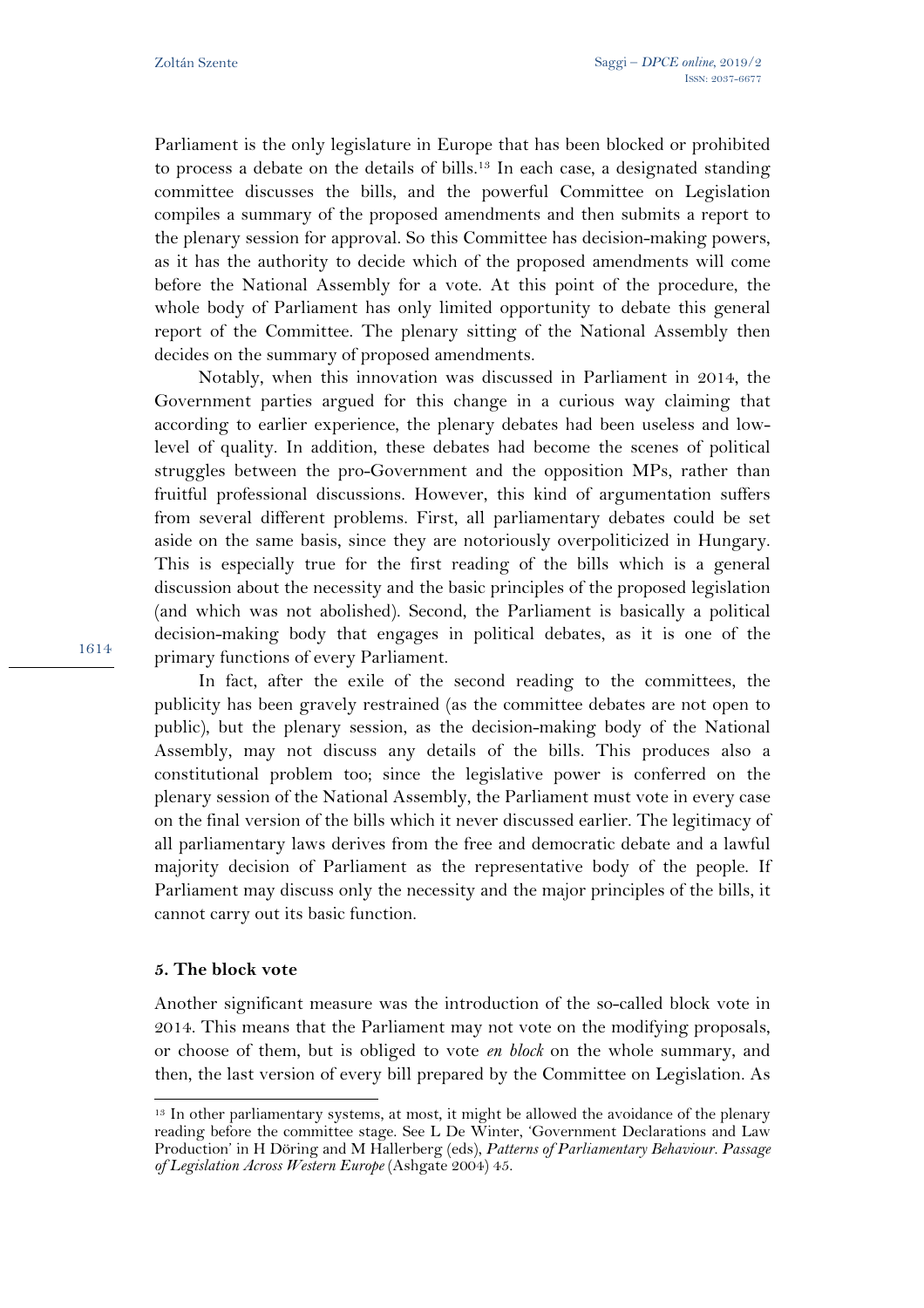a consequence, the Parliament may not choose among the modifying proposals submitted to the bills, thereby it, as a body, is unable to realize its own preferences.

Although the block vote is not unknown in the European parliamentary tradition, it is used only in some countries and very rarely in exceptional cases (see the French *vote bloqué*).14 So parliament may only adopt or refuse the whole decision, but it does not have power to change or perfect it. This kind of parliamentary voting is quite irrational and undemocratic. Irrational for the impossibility of the improvement, and undemocratic, because it can lead to the adoption of such version of law which has not originally been preferred by any MP at all. If Parliament may say only 'yes' or 'no', the parliamentarians are interested only in minimising the damages or losses in the final version, rather than in making the best legislation. Thus, the MPs are enforced to cast so-called 'strategic', rather than 'sincere' vote in order to eliminate the worst legislative choices, rather than to promote the best one.15

## **6. Speed-up of parliamentary procedure**

The speed-up of parliamentary procedure can be a legitimate goal of any parliamentary reform. However, in Hungary, these changes aimed at reducing the opportunities of any change or resistance of MPs. The Standing Orders contain special provisions on the so-called 'urgent debate', where the whole process takes only a few days, and the 'extraordinary process' which enables the parliamentary majority to adopt a whole law during one and a half day (except certain laws, like constitutional amendments, or budget law). In practice, the opposition MPs often do not have enough time to read the whole text of the bill. Although the number of using these special procedures is limited, these legislative techniques give absolute weight and importance to the rapidity and swiftness of law-making process overcoming any other values and considerations (like soundness and democracy).

As a matter of fact, the strategic objective of the Government parties to eliminate all possible partisan veto players from parliamentary procedure. The use of these procedures reflect the very basic approach of the Government which does not seen Parliament as a real contributor in the legislative process. In fact, its role has been reduced to be a voting machine. These procedures excludes any careful preparation of the bills and can easily result in low-quality law-making which serves only for short-term political interests.

## **7. Curtailing opposition MPs' rights**

It is noteworthy that, apart from one or two exceptions, parliamentary disciplinary sanctions are only applied against opposition MPs in the 14 P Avril, J Gicquel, *Droit parlementaire* (3e Montchrestien 2004) 177–178.

<sup>15</sup> BE Rasch, 'Parliamentary Floor Voting Procedures and Agenda Setting in Europe' (2000) 25 *Legislative Studies Quarterly* 1, 6.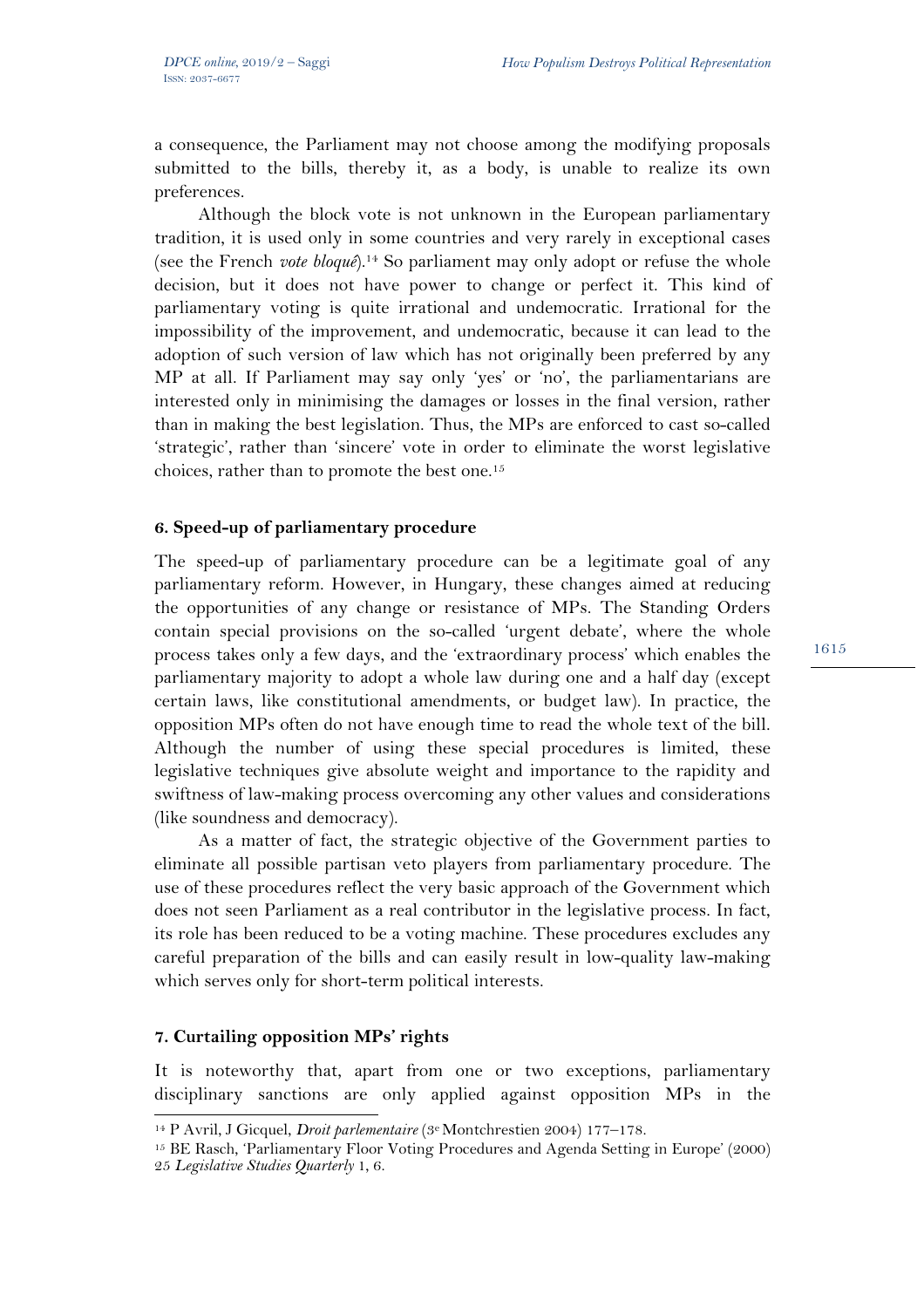contemporary Hungarian Parliament. In particular, the imposition of fines occurs frequently against the opposition MPs punishing their political demonstrations in the floor.

But the curtailment of MPs' rights was most spectacular in an event in December 2018, when some opposition MPs entered into the headquarters of the public television with a request to publish a political statement. It is important to know that the members of Parliament have the right to enter or stay in any public institution. But the leaders of the TV were not willing to meet the MPs, and after a while, the members of security guard removed them from the building with force. However, in spite of a clear violation of the MPs' rights, the politically biased Office of the Prosecution General (the only public body having a competence in such a case) did not initiate criminal proceeding against members of the security guard, but against the opposition MPs involved in the incident, invoking their violent action. It is also worth noting that since this event, several public bodies have refused to respond even to written questions of MPs of the opposition parties, although this would be their legal obligation.

Notably, it is planned for the future to ban MPs from public institutions in order to prevent the 'abuse of MPs' rights'.

#### **8. Parliamentary practice under the changing procedural rules**

The extravagant procedural rules have often been completed by curious practice by the parliamentary majority.

One of these special features is the frequently used technique of omnibus legislation. It means that a law covers a number of diverse and unrelated legal provisions, often amending a lot of other laws. Many times these laws are large size legal packages combining highly different subjects, which make intransparent and difficult the whole legislative process. A law of 2012, for example, was itself a legal compilation modifying no less than 46 other laws by a single vote. This codification method is often used for hiding controversial provisions, and eliminating a heavy debate on them.

The principle of legal security has declined in the last years, as Parliament have ignored some well-established principles of legislation: sometimes it adopted laws with retroactive effect; it has obliterated the vested rights and has not respected the principle of legitimate expectations.16 In fact, the quality of codification is extremely low; it is demonstrated by the high proportion of the laws amending other laws adopted just in the few past years.

Another special characteristic of today's legislative practice is the personalized law-making. These laws provide privileges, exemptions or special entitlements for certain persons (usually politicians) giving loopholes and

1616

 $\overline{a}$ 

<sup>16</sup> See more detailed Z Szente, 'Challenging the Basic Values – Problems in the Rule of Law in Hungary and the Failure of the EU to Tackle Them' in A Jakab and D Kochenov (eds), *The Enforcement of EU Law and Values. Ensuring Member States' Compliance* (Oxford University Press 2017) 45–475.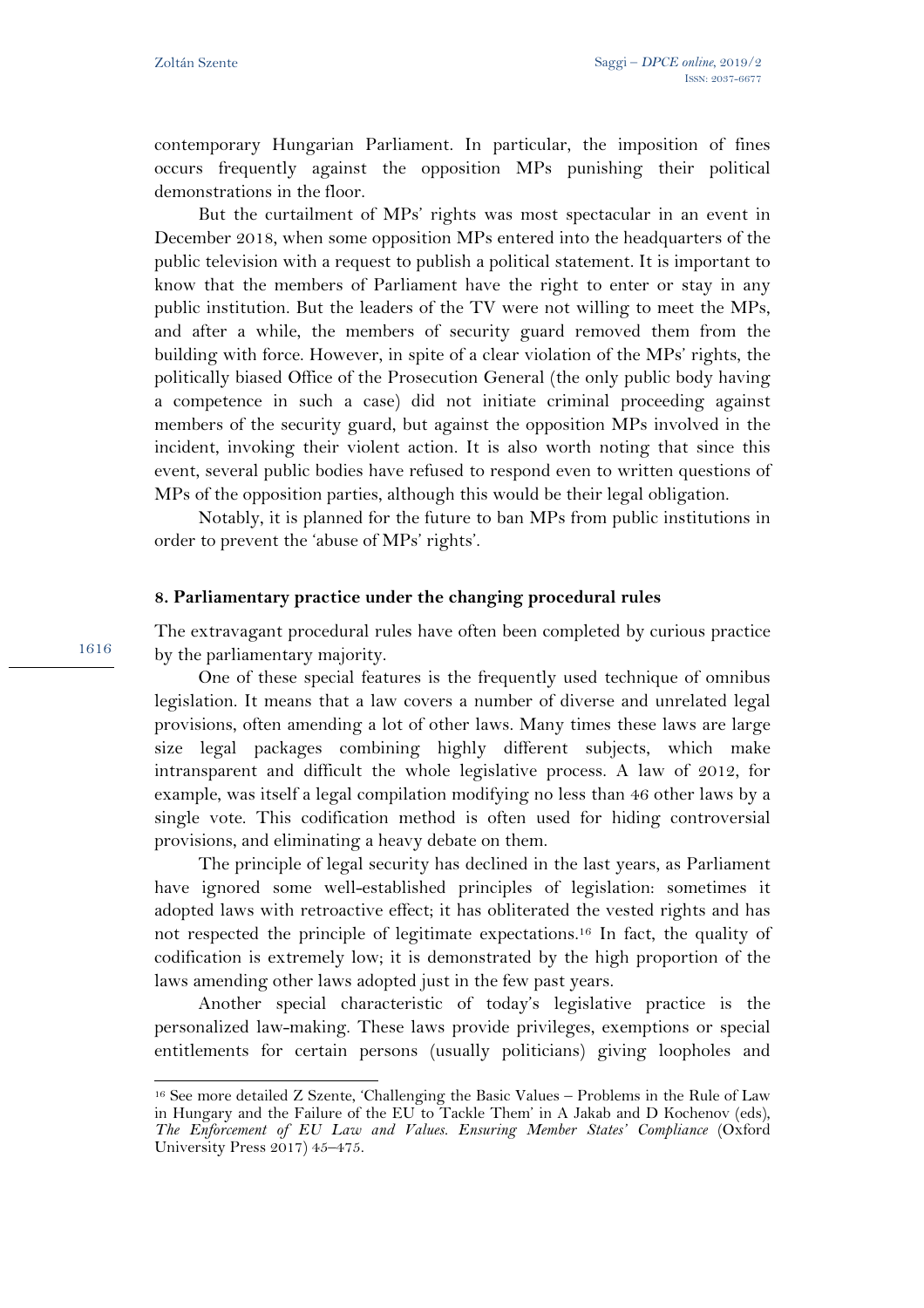exceptions to the general rules. Whereas these parliamentary acts offer special advantages, reliefs or rewards for selected people on political basis, they offend the normative character of law. This legislative device is used when the desired goal cannot be reached in the normal way (e.g. by individual administrative act) but only by the intervention of the Parliament.

Standing orders were completed in 2012 with detailed disciplinary rules. It was a necessary change, as only some sketchy rules were laid down beforehand. However, the financial penalty, one of the recently introduced sanctions has been imposed only on opposition MPs so far. In practice, it is an instrument of the restriction of opposition rights.

The simplified procedures and the block voting not only reduces the legislative capacity of the Parliament, but also makes it easier to reject opposition proposals. Thus, for example, when opposition MPs submitted almost three thousand motions to the amendment of the Labour Code in 2018, the government majority rejected all of them by a single vote.

Furthermore, the work of Hungarian legislature is permeated by an antiparliamentary spirit; the speaker of Parliament once said from its pulpit that it is a moral scandal that the Socialist opposition MPs can sit in the National Assembly; the Government majority outvotes all initiatives of the parliamentary opposition; a great part of interpellations are submitted by government party MPs, although the interpellation procedure is a traditional weapon of the opposition of the day; no committee of inquiry has been set up since 2010 which was proposed by the opposition parties, etc. The government majority is continuously blocking any parliamentary procedure proposed by the opposition. Thus, for example, the agenda of the extraordinary meetings convened at the initiative of the parliamentary minority is regularly rejected by the government majority so that such meetings cannot be held; the government party MPs do not attend meetings of the parliamentary committees whose agenda has been determined by the committee chairman belonging to the opposition. However, government-led obstruction is never followed by a parliamentary disciplinary procedure, as the Speaker of the Parliament is an extremely biased veteran politician of the leading government party.

The lack of cooperation with the opposition, the uncompromising realisation of the majority will may easily lead to ignoring formal rules of parliamentary procedure. At the end of 2018, for example, when several opposition members prevented the Speaker from occupying his seat and opening the Parliament's sitting, the Speaker opened the sitting from his own seat (as an MP) in the floor, and the whole meeting was chaired from the benches of the session room. Although this practice was unprecedented in the centuries-old history of the Hungarian Parliament and implicitly violated the rules of the National Assembly, the acts adopted in that scandalous and irregular sitting were not invalidated by the Constitutional Court.<sup>17</sup> However, it is not surprising:

l <sup>17</sup> Decision II/258/2019. of the Constitutional Court.